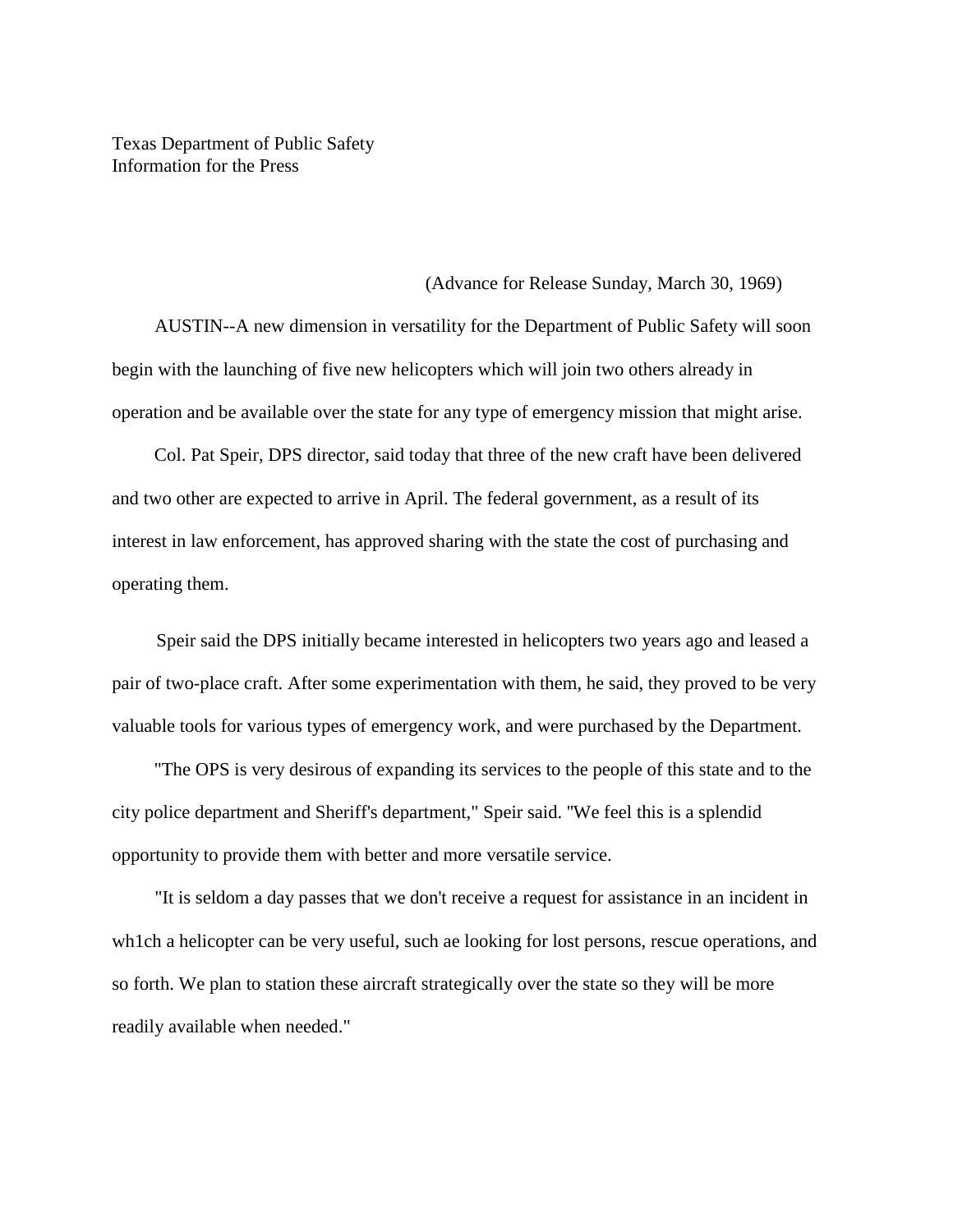The main thrust of the new program, Speir continued, is to increase the capabilities of the DPS in all phases of emergency and law enforcement work, particularly mercy missions such as the rapid transfer of injured persona, when feasible, from limited treatment centers to hospitals with more sophisticated facilities.

''Medical authorities have known for some time that many lives are lost each year throughout the nation because accident victims do not receive adequate attention early enough to save them," Speir said.

"In addition, it has been estimated by national medical authorities that of some 166,000 accident victims who suffer permanent disability from injuries, 25 percent could have been saved from such disability if they had been given proper care immediately after the accidents."

In some cases, he added, it may well be that the use of a helicopter in rushing a traffic accident victim from the scene of a remotely-located accident to a hospital will be the difference between life and death. The copters also will be used for such things as searches, rescue operations, jail breaks, disaster relief, apprehension of felons, riot control and mob violence, traffic surveys--any type of emergency work deemed practical.

The DPS helicopters will include three jet-powered five-passenger "Jet Ranger" helicopters which can be altered lo minutes to accommodate two stretcher patients. The three larger craft will be stationed initially in the Dallas, Lubbock and Austin areas.

The DPS director said the usefulness and versatility of helicopters have been demonstrated numerous times since the DPS has had the original two aircraft. He cited these examples: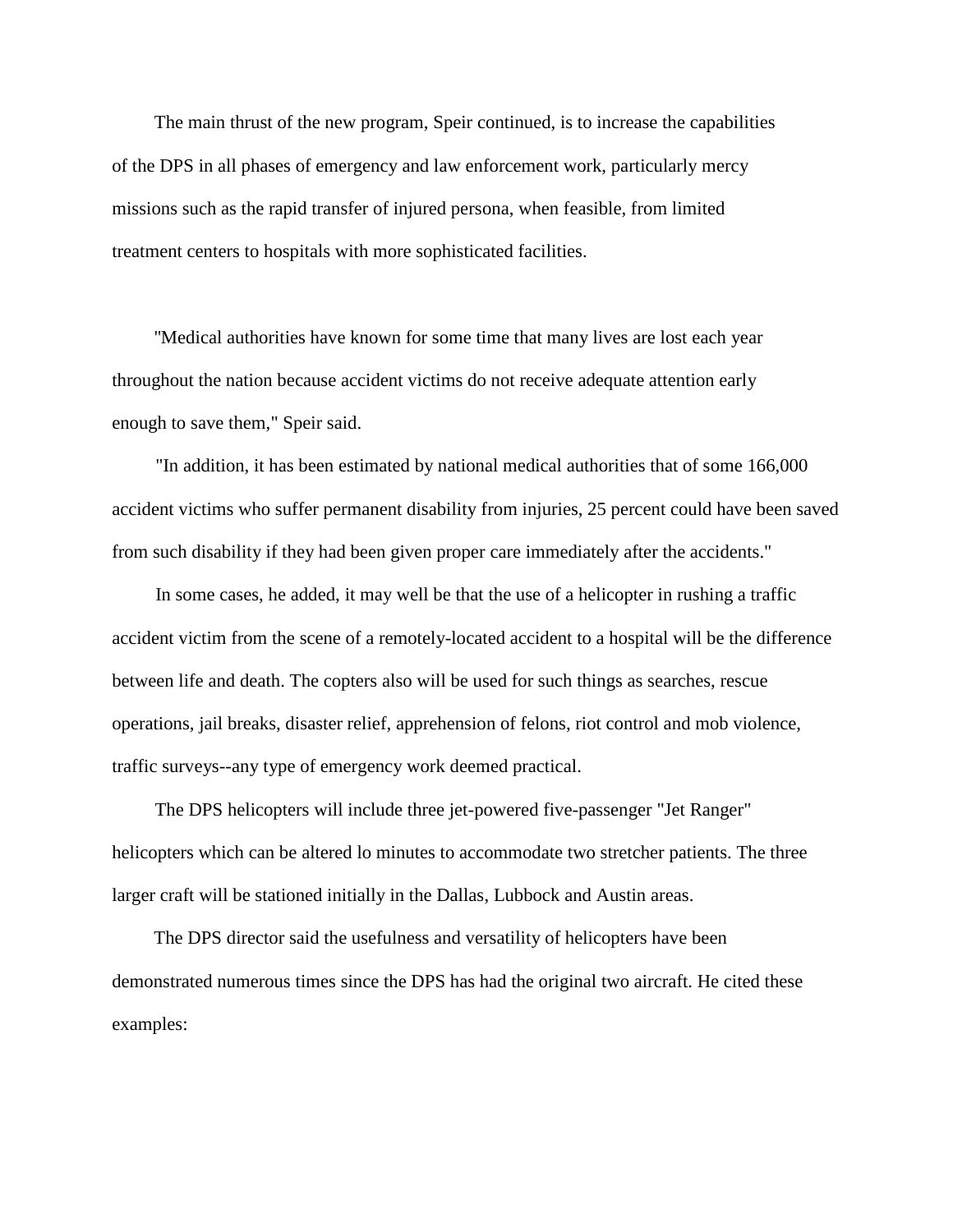--In March of last year, the craft was used for surveillance of a remote area near Abilene where narcotics suspects were known to be in a car. The vehicle was spotted on a dirt road. Under observation of officers in the helicopter, two people got out of the car and walked into a field. The officers alerted ground units when they observed the men burying something in the ground. They landed and found a plastic bag containing one and one-half pounds of marihuana. The officers on the ground apprehended the suspects.

--In May, 1968, a Braniff International passenger plane crashed near Dawson, Texas, during a torrential rain storm, killing 85 persons aboard. A DPS helicopter was used to search for missing bodies and missing debris. The area and surrounding fields were impassable to vehicles due to the mud. The search from the air was made in a very short time. Maps locating debris were made and photographs were made of the entire area to be used by the National Transportation Safety Board for its accident report.

--In August, 1968, the helicopter was requested to search for a missing person in Delta County. The man's car had been located at his farm with tire trouble and a run-down battery and it was presumed he had started to walk back to town but had not arrived the next day. A search party had looked for him all night with no results. Within 15 minutes after the plane began its search, the men's body was found in a cotton patch. He had died of natural causes.

--In September, 1968, DPS Narcotics Agents and U.S. Customs Agents at Van Horn called for the helicopter to assist in a narcotics investigation. A cache of about 200 pounds of marihuana had been found in an abandoned building at the nearby airport. The agents called the copter crew on the radio and advised that it had been loaded into a car and gave its description. They believed the car was to make contact with another vehicle to transfer the load. This did not happen and it was decided to go ahead and stop the car. The agents in their car began to give